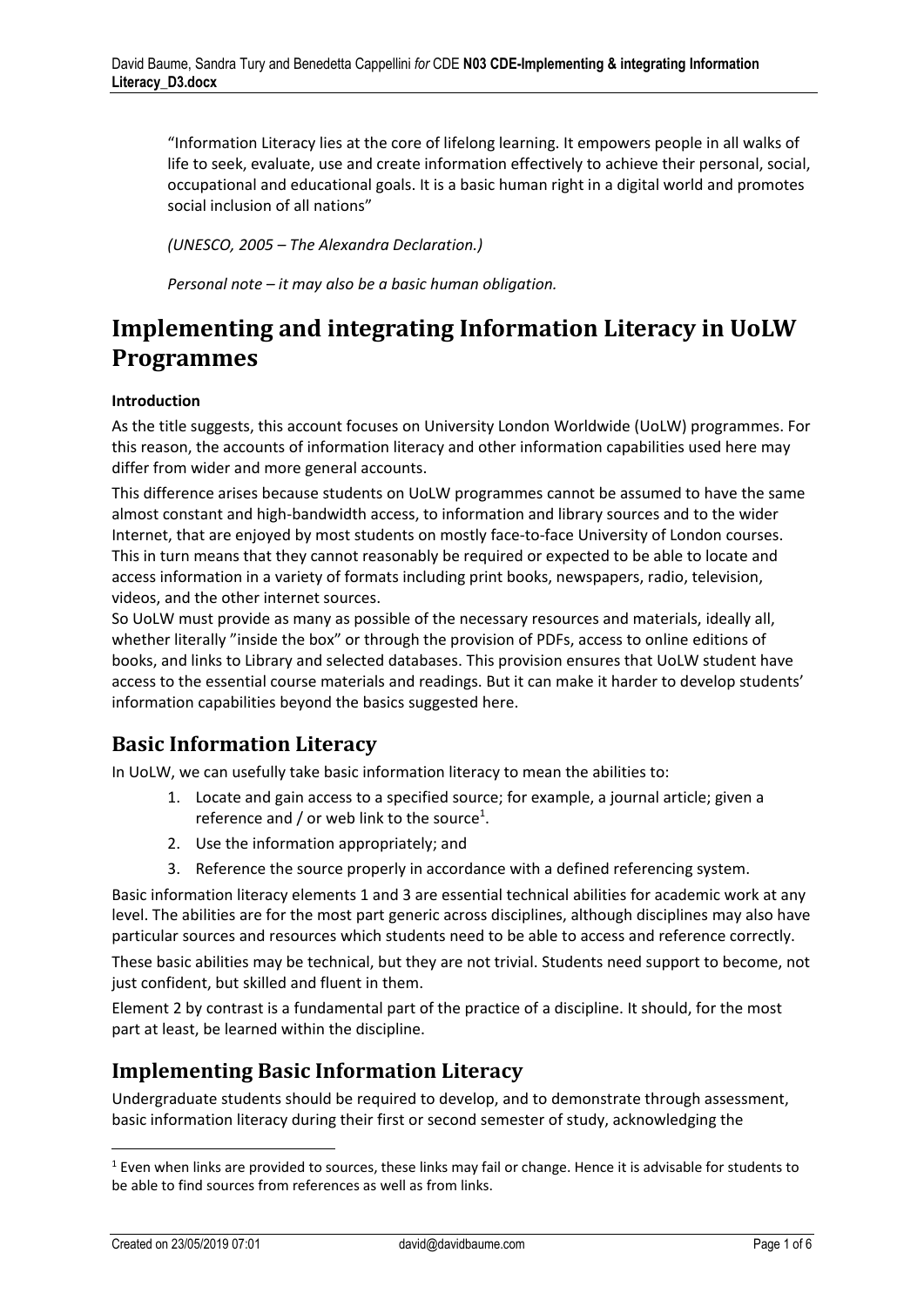challenge of demonstrating this in an examination. So should any postgraduate students who have not already achieved it. All students should continue to practise and develop basic information literacy throughout their studies.

The set of abilities we are here calling basic information literacy may be included as a separate learning outcome, or it may be considered to be an assessment criterion for any student work that refers to published material. It is in the nature of academic work that these abilities will be required in most if not all modules.

For students to practise these basic abilities, they will need to be able to use Library information systems and a range of academic databases and sources as required by their discipline. There is perhaps no need to assess separately the skills to use such systems. These skills are essential components of item 1 described above. Also, systems and gcne skills change, for example with the new OpenAthens-LDAP.

Library and online resources are available to support the development of basic information literacy.

However sophisticated our information capabilities may become, as explored below, this basic information literacy remains essential.

An example of how a UoLW programme develops basic information literacy is provided at Appendix 1.

# **Moving beyond Basic Information Literacy towards Critical Information Fluency**

We understand the wish in distance learning to simplify student access to materials. Why the need for students and graduates to go beyond basic information literacy? Some reasons:

- The number of information sources, and the amount of information available, are vast, and are growing rapidly. This makes search and selection larger and more complex tasks.
- The varied quality and reliability of both sources and information requires a critical approach.
- Valid and useful information and knowledge are turning over at a growing rate. To put it another way, the half-life of valid and useful information knowledge is decreasing.
- There is growing specialisation in much academic and professional practice.
- There is also a growing need for inter-disciplinary and inter-professional working, which requires students to have some familiarity with a range of disciplines and professions.
- The QAA expects honours graduates to be able "to manage their own learning, and to make use of scholarly reviews and primary sources (for example, refereed research articles and/or original materials appropriate to the discipline)" (QAA, 2019). This goes well beyond basic information literacy.

# **A blurry boundary**

The boundary been between basic and advanced information skills is somewhat blurry, contestable. This does not reduce the value of the distinction. It just makes us less dogmatic about what is, and what should be, variously called basic and advanced.

# **Critical Information Fluency**

We offer, as a work in progress, an account of what we have called Critical Information Fluency. The importance of Critical will be self-evident. Fluency suggests that this is more than a set of capabilities. Rather, Critical Information Fluency should be a habit, a set of things that we do regularly and naturally, as part of our academic and professional practice. The development of any fluency requires support, practice, and feedback. Like basic information literacy, it should be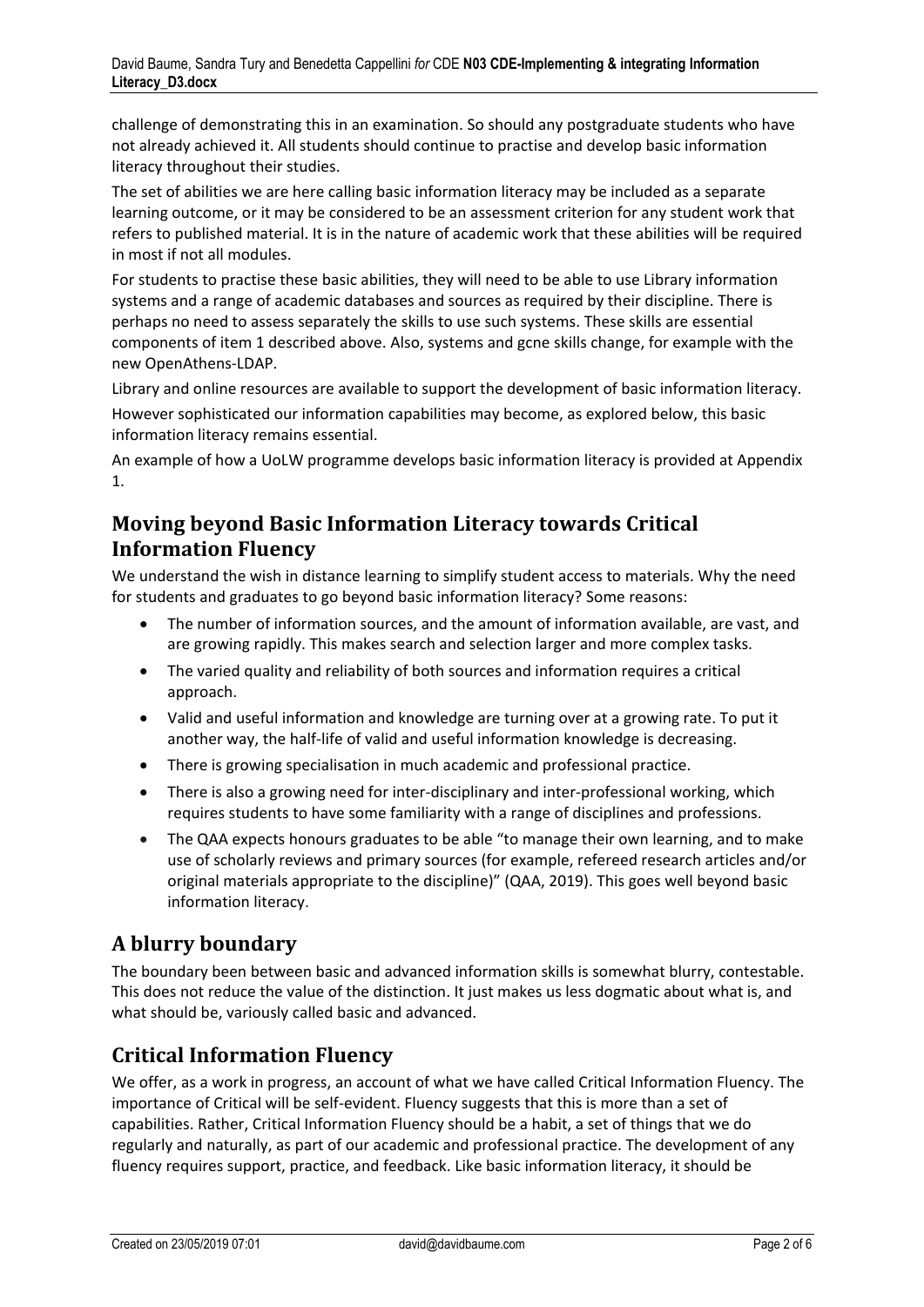included in course learning outcomes, teaching and assessment, again starting early but coming to fruition in later years of the course. Critical information fluency is likely to be more discipline specific than basic information literacy.

We suggest that Critical Information Fluency involves the abilities to; in each case critically:

- 1. Identify what information is needed;
- 2. Identify why it is needed;
- 3. Locate and obtain it efficiently;
- 4. Evaluate it rigorously according to explicit and appropriate criteria;
- 5. Use / process it for the intended academic / professional purpose(s), and
- 6. Communicate it to the intended audience(s) clearly, accurately, appropriately and ethically.
- 7. Also, justify decisions and actions about information at each stage.

This clearly goes well beyond finding a source from a reference or link and referencing it properly, as we described in considering basic information literacy.

This account is still incomplete. It still offers a linear account. It does not capture the dynamic and highly interactive nature of real information searches. It does not describe the iterations that most searches require. It does not include the wide range of types of search, from "I know exactly what I'm looking for" through to, perhaps, "I wonder if there's anything out there that may help me with this?" or even "I have a vague memory…". Work on a definition continues. But if this, or something like it, is accepted as a necessary set of academic and professional capabilities, how do we get there? Some issues in implementation:

- Students will not suddenly become critically information fluent. We should provide a staircase for them to climb, steps marked by new skills and by enhanced levels of each skill.
- Critical information fluency includes 7 abilities. This simplifies the design of progression each ability can sometimes be worked on separately.
- Also, these distinct abilities need not always be developed in the order above.
- Development of critical information fluency lends itself to a spiral curriculum, in which the steps are practised and returned to with increasing sophistication (Bruner 2003).

#### How can this work in practice?

Where students are all studying the same content, using the same sources and undertaking the same assignments, basic information literacy is probably enough; although even here we might encourage them to use a wider of sources, or even to find one or two sources themselves, as in appendix to. However, and acknowledging possible complexity and cost, there are strong educational arguments for greater individualisation of study, if possible starting on a small scale in the first year and steadily increasing through the degree:

- Encouraging students to follow their own interests and enthusiasms, within the course syllabus and learning outcomes, can use and increase students' motivation and engagement.
- Even a modest differentiation of student focus and student assignments can increase the quantity and value of student collaboration and peer learning.
- The scope for student-student plagiarism is reduced.
- Project and dissertation modules are typically a feature of later years of a degree, although less so in distance learning programmes. Such modules are powerful and effective vehicles for the development of critical information fluency as an element of independent studies.
- Hopefully such independent studies are a feature of postgraduate programmes, particularly when these are taken by students who are already in employment and who bring both considerable expertise and particular interests and questions to their studies.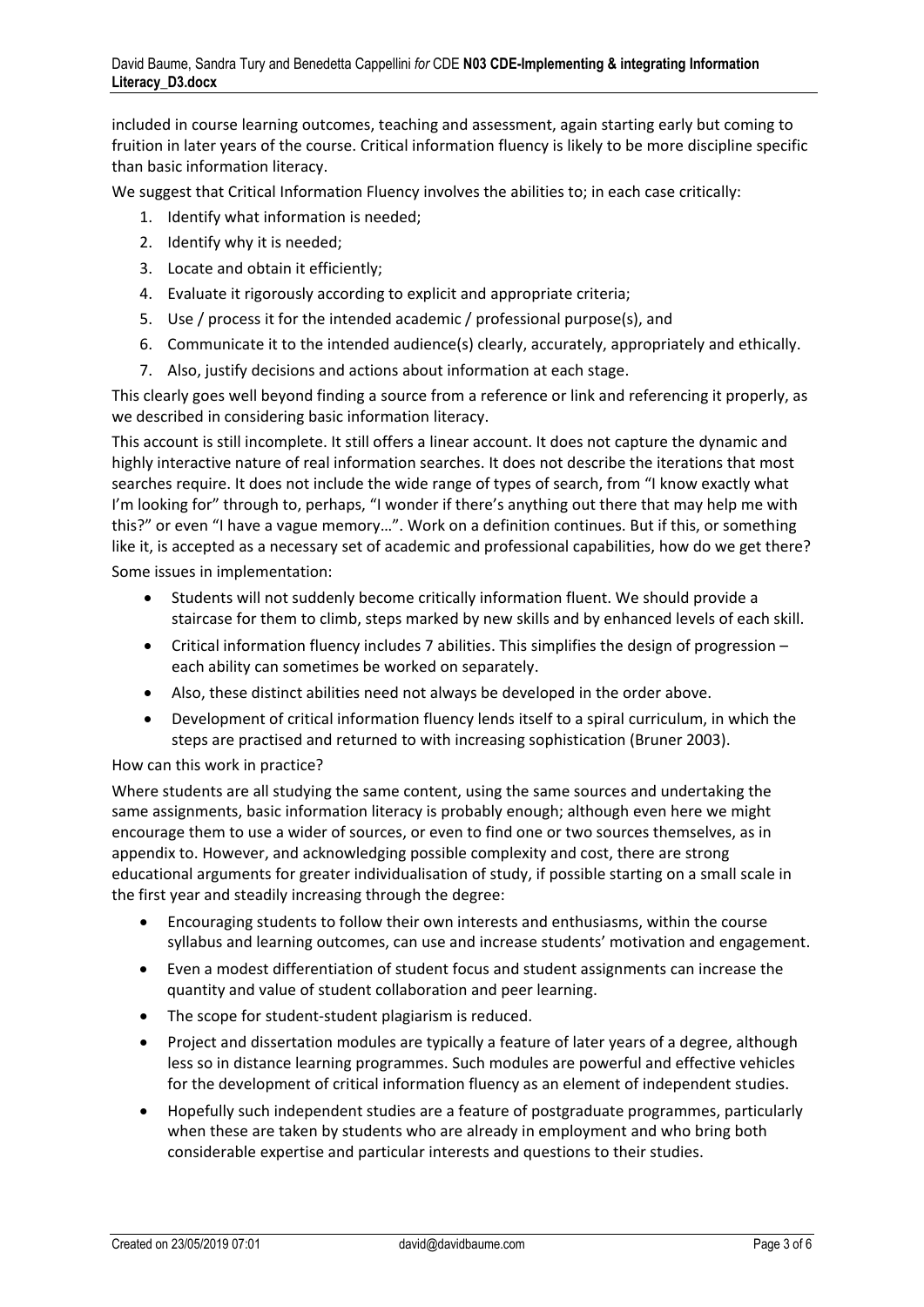#### **Implementing Critical Information Fluency**

We might, in programme and module documents, say something like:

Students will be supported, encouraged, and assessed on their ability to go beyond studying the core readings provided, and to:

- 1. Identify what information they need in order to complete a particular piece of work;
- 2. Identify why it is needed;
- 3. Locate and obtain it efficiently<sup>2</sup>;
- 4. Evaluate it rigorously according to explicit and appropriate criteria;
- 5. Use / process it for their intended academic / professional purpose(s), and
- 6. Communicate it to intended audience(s) clearly, accurately, appropriately and ethically.
- 7. Also, justify their decisions and actions about information at each stage.

They should do all this, in increasingly sophisticated ways, at increasing academic levels, and in ways appropriate to their particular field of study.

They should do this in relation to their particular interest / assignment / project / dissertation. Criteria and methods for doing each of these things will be explored as part pf the course and with support from subject specialist information professionals.

Feedback will be given on students' work in respect of critical information fluency. These abilities will be assessed.

#### **Responsibility for implementing Basic Information Literacy / Critical Information Fluency**

The teaching, learning and assessment of basic information literacy / critical information fluency all need to be designed into courses, and included in learning outcomes or assessment criteria.

Students would probably welcome guidance and examples on how these abilities are interpreted and implemented in particular disciplines and programmes.

The teaching and learning of these abilities may best be achieved through cooperation between subject specialist academics and subject specialist information professionals.

An example of how a UoLW programme develops some more advanced information capabilities is provided at Appendix 2.

These abilities are fundamental parts of academic and professional practice.

Work on IL will be more effective in a policy framework. Suggestions on policy have been made.

A checklist and toolkit will hopefully be developed from this paper.

Support on implementation is available from UoLW Library – [Sandra.Tury@london.ac.uk](mailto:Sandra.Tury@london.ac.uk) and from the UoL Centre for Distance Education – [cde@london.ac.uk](mailto:cde@london.ac.uk) .

#### **References**

 $\overline{a}$ 

Bruner, J. (2003). *The process of education*. 1st ed. Massachusetts: Harvard University Press. QAA (2019). *UK Quality Code for Higher Education Part A: Setting and Maintaining Academic Standards*.

#### **Appendix 1 – Basic Information Literacy – Example**  Sarah Singer, SAS

<sup>&</sup>lt;sup>2</sup> Perhaps these should be two separate points. Locating it-establishing where it is - and obtaining it - making it available to read and use – may be separate abilities, although clearly closely linked.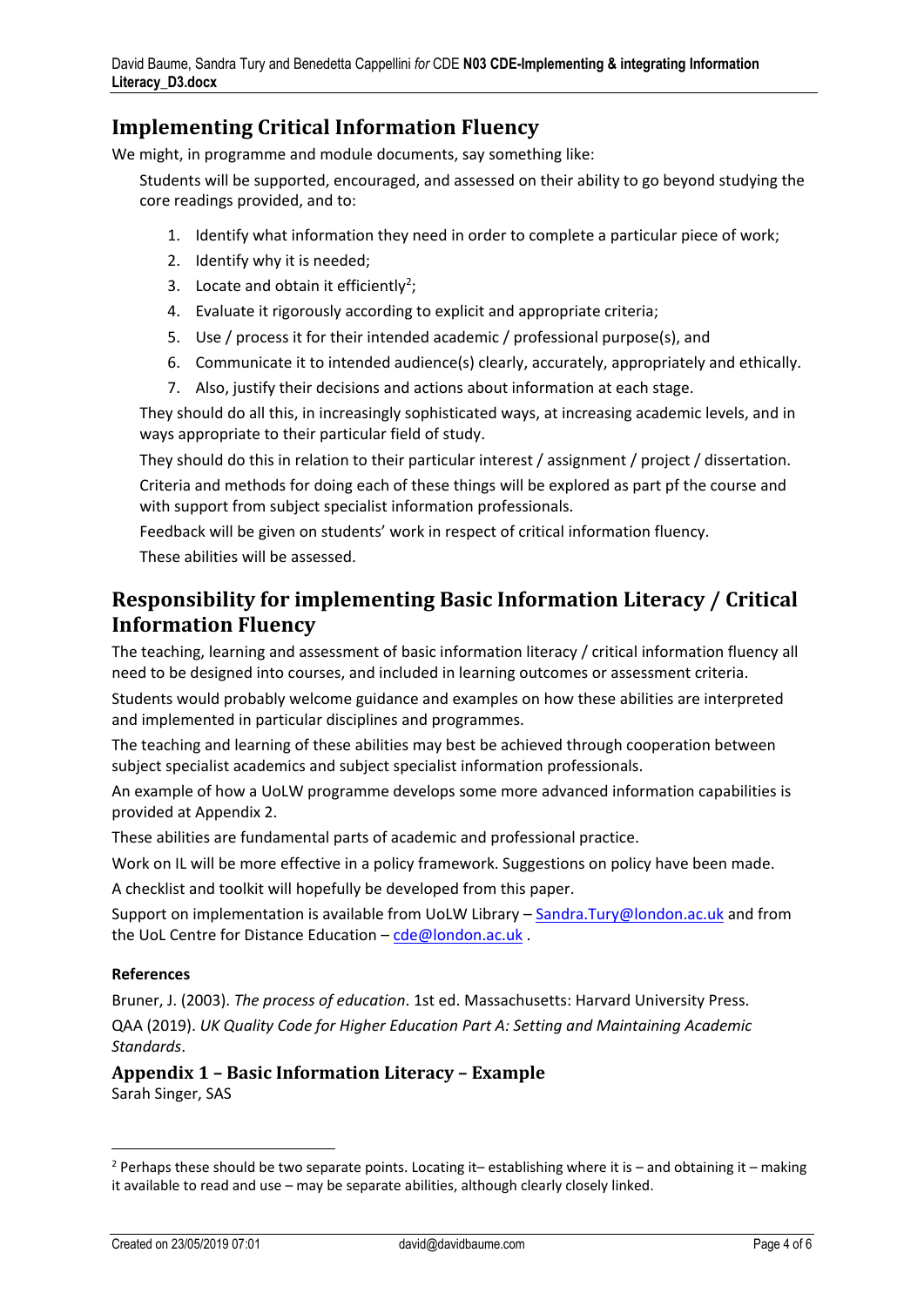# **MA Refugee Protection**

Within the MA Refugee Protection and Forced Migration Studies, core modules include an Information literacy activity (E-tivity) in which students are provided with an online tutorial on how to use the e-library, the databases and primary source materials it has access to.

For core module 1 the E-tivity is geared towards accessing materials on international law, while for core module 2 it focuses on accessing materials related to Forced Migration Studies.

The E-tivity itself focuses on retrieving a journal article, which it is expected will be students' primary use of the E-library.

E-tivity 2 – 5% Information retrieval (Weeks 1 and 2)

In this E-tivity students are asked to retrieve a piece of academic commentary from UoL's e-Library. To facilitate this activity, students are provided with an online tutorial on how to use the e-library, the databases and primary source materials it has access to. This not only helps students fulfil the Etivity but also provides the necessary research skills to fulfil the module requirements.

**Purpose:** To retrieve this piece of recommended reading for Week 1 from the e-Library: [\*journal article\*]

**Task:** Please follow the following link [UoL E-Link] which will lead you to the library online tutorial. Complete the online tutorial and use the skills you have learned to access the above piece of academic commentary.

In the E-tivity 2 forum, comment on any difficulties you found in accessing this item and any interesting or useful resources you encountered in using the E-Library, particularly in relation to accessing reading materials for Week 1. Please post your comments by Monday of Week 2.

**Respond:** In the E-tivity 2 forum please post comments on your peer's E-tivity task by way of sharing your own experiences, between Monday of Week 2 and Sunday of Week 2.

Appendix 2 – With Elements of an Advanced / Critical Approach - Example J Simon Rofe, SOAS

#### **Global Diplomacy Example: E-tivity 1**

**Purpose:** To access e-resources and use a bibliographic database to find articles from an academic journal through the online library.

**Task:** Watch the tutorial on retrieving information from the online library. Using an appropriate database search for articles relating to 'Diplomacy'.

Produce a bibliography containing two articles chosen by you. One that is available through the University of London's online library, the other through the SOAS library.

Write a short paragraph of no more than 200 words to accompany your bibliography telling your colleagues why these particular articles are worth reading and what they will gain from using your bibliography.

Post the bibliography and its rationale in the e-tivity 2 Forum.

**Respond:** Return to the e-tivity 2 Forum and explore a bibliography recommended by one of your colleagues.

Post a reply under this entry giving your thoughts on the selection of articles that were recommended to you. How useful and interesting did you find this selection? Could you recommend an article to add to this bibliography?